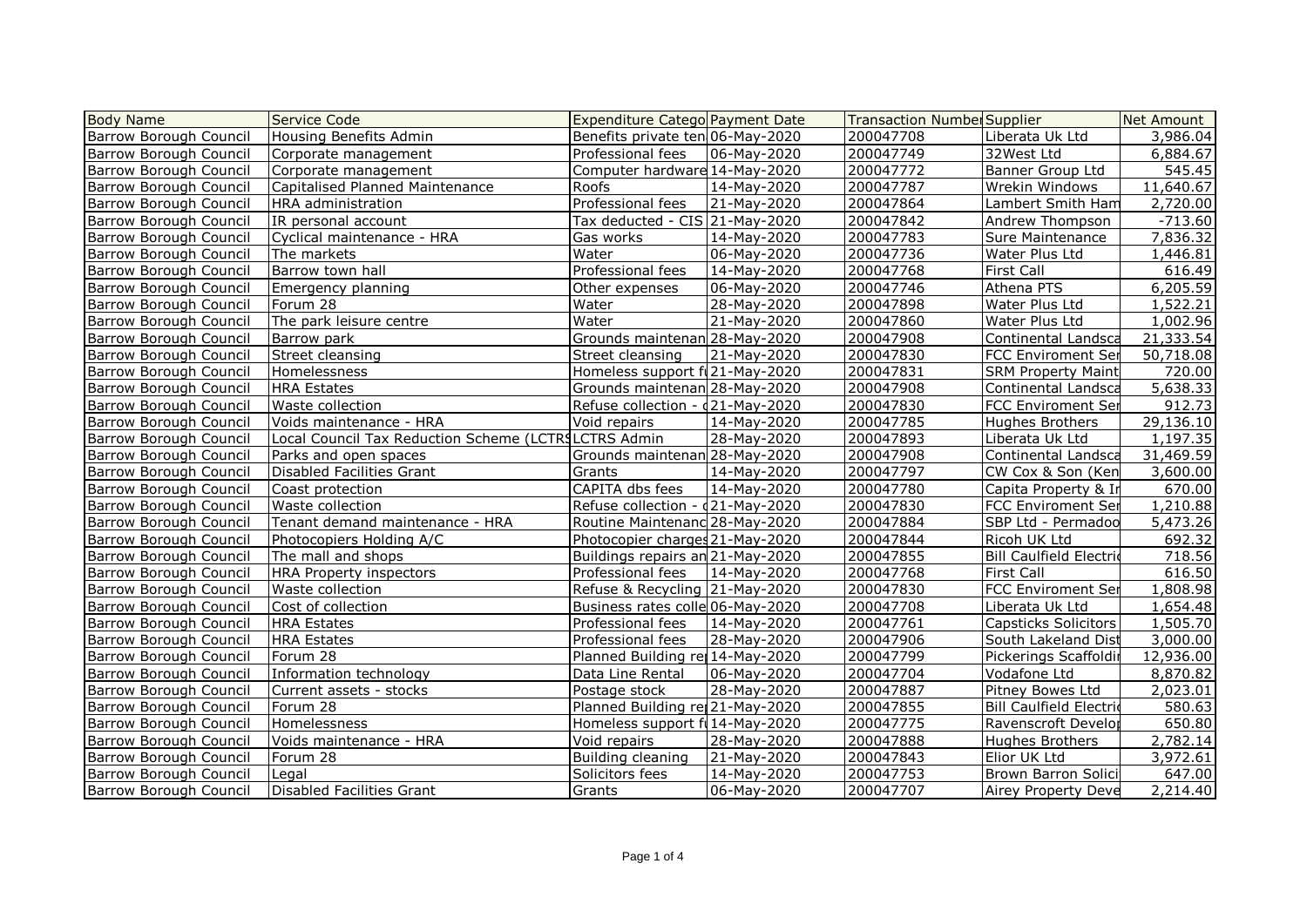| <b>Body Name</b>              | Service Code                                              | Expenditure Catego Payment Date   |             | <b>Transaction Number Supplier</b> |                                | Net Amount |
|-------------------------------|-----------------------------------------------------------|-----------------------------------|-------------|------------------------------------|--------------------------------|------------|
| Barrow Borough Council        | Democratic representation and managemen Subscriptions     |                                   | 14-May-2020 | 200047793                          | <b>District Councils Net</b>   | 671.00     |
| Barrow Borough Council        | Waste collection                                          | Fly Tipping                       | 21-May-2020 | 200047830                          | <b>FCC Enviroment Ser</b>      | 2,170.00   |
| Barrow Borough Council        | The markets                                               | Planned Building re 21-May-2020   |             | 200047855                          | <b>Bill Caulfield Electrid</b> | 867.84     |
| Barrow Borough Council        | Housing Benefits Admin                                    | Benefits council ten 06-May-2020  |             | 200047708                          | Liberata Uk Ltd                | 687.68     |
| Barrow Borough Council        | Disabled Facilities Grant                                 | Grants                            | 21-May-2020 | 200047850                          | ThyssenKrupp Enca              | 1,950.00   |
| Barrow Borough Council        | Cost of collection                                        | Council tax collectio 06-May-2020 |             | 200047708                          | Liberata Uk Ltd                | 5,448.19   |
| Barrow Borough Council        | Information technology                                    | Professional fees                 | 06-May-2020 | 200047740                          | <b>Britannic Technolog</b>     | 1,150.00   |
| Barrow Borough Council        | Information technology                                    | Computer hardware 06-May-2020     |             | 200047740                          | <b>Britannic Technolog</b>     | 547.50     |
| Barrow Borough Council        | Voids maintenance - HRA                                   | Void repairs                      | 21-May-2020 | 200047834                          | Hughes Brothers                | 22,253.83  |
| Barrow Borough Council        | Tenant demand maintenance - HRA                           | Routine Maintenanc 28-May-2020    |             | 200047884                          | SBP Ltd - Permadoo             | 8,649.43   |
| Barrow Borough Council        | Crematorium                                               | Memorials                         | 06-May-2020 | 200047719                          | Dash Information S             | 780.00     |
| Barrow Borough Council        | Cost of collection                                        | Council tax collectio 28-May-2020 |             | 200047893                          | Liberata Uk Ltd                | 1,237.26   |
| Barrow Borough Council        | Disabled Facilities Grant                                 | Grants                            | 21-May-2020 | 200047850                          | ThyssenKrupp Encas             | 4,770.00   |
| Barrow Borough Council        | Major works maintenance - HRA                             | Door entry                        | 06-May-2020 | 200047729                          | Keith Wilson Elec Co           | 1,109.23   |
| Barrow Borough Council        | Dock museum                                               | Planned Building rej 14-May-2020  |             | 200047794                          | Cumbria Carpentry              | 517.36     |
| Barrow Borough Council        | Recycling                                                 | Greenwaste recyclin 06-May-2020   |             | 200047705                          | <b>FCC Enviroment Ser</b>      | 40,890.50  |
| Barrow Borough Council        | Recycling                                                 | Recycling collection 21-May-2020  |             | 200047830                          | <b>FCC Enviroment Ser</b>      | 40,576.53  |
| Barrow Borough Council        | Homelessness                                              | Homeless support fu21-May-2020    |             | 200047823                          | PJ Helme Property              | 1,100.00   |
| Barrow Borough Council        | Democratic representation and managemen Subscriptions     |                                   | 28-May-2020 | 200047879                          | <b>Barnsley Metropolita</b>    | 3,250.00   |
| Barrow Borough Council        | Waste collection                                          | Refuse & Recycling 21-May-2020    |             | 200047830                          | <b>FCC Enviroment Ser</b>      | 1,801.11   |
| Barrow Borough Council        | Local Council Tax Reduction Scheme (LCTRSLCTRS Admin      |                                   | 06-May-2020 | 200047708                          | Liberata Uk Ltd                | 2,317.40   |
| <b>Barrow Borough Council</b> | Housing Benefits Admin                                    | Benefits private ten 14-May-2020  |             | 200047776                          | Liberata Uk Ltd                | 7,265.84   |
| Barrow Borough Council        | Tenant demand maintenance - HRA                           | Disrepair                         | 14-May-2020 | 200047778                          | Fielden Marshall Gld           | 1,325.00   |
| Barrow Borough Council        | lThe markets                                              | Planned Building rej 28-May-2020  |             | 200047870                          | <b>Bill Caulfield Electrid</b> | 2,749.80   |
| Barrow Borough Council        | Housing Benefits Admin                                    | Benefits private ten 06-May-2020  |             | 200047708                          | Liberata Uk Ltd                | 3,010.24   |
| Barrow Borough Council        | <b>Waste collection</b>                                   | Refuse collection - 421-May-2020  |             | 200047830                          | <b>FCC Enviroment Ser</b>      | 62,568.27  |
| Barrow Borough Council        | Housing Benefits Admin                                    | Benefits council ten 06-May-2020  |             | 200047708                          | Liberata Uk Ltd                | 1,409.24   |
| Barrow Borough Council        | Tenant demand maintenance - HRA                           | Gas works                         | 14-May-2020 | 200047783                          | Sure Maintenance               | 15,163.00  |
| Barrow Borough Council        | Emergency planning                                        | Other expenses                    | 28-May-2020 | 200047904                          | Edmundson Electric             | 1,074.10   |
| Barrow Borough Council        | Street cleansing                                          | Litter bins                       | 06-May-2020 | 200047725                          | Broxap Ltd                     | 3,260.00   |
| Barrow Borough Council        | Housing Benefits Admin                                    | Benefits council ten 14-May-2020  |             | 200047776                          | Liberata Uk Ltd                | 2,566.39   |
| Barrow Borough Council        | Current assets - stocks                                   | Museum stock                      | 14-May-2020 | 200047764                          | Mojo Promotions Ltd            | 1,566.00   |
| Barrow Borough Council        | <b>Barrow Town Deal</b>                                   | Professional fees                 | 06-May-2020 | 200047749                          | 32West Ltd                     | 1,300.00   |
| Barrow Borough Council        | Disabled Facilities Grant                                 | Grants                            | 06-May-2020 | 200047714                          | Dolphin Stairlifts Cu          | 1,598.00   |
| Barrow Borough Council        | Local Council Tax Reduction Scheme (LCTRSLCTRS Admin      |                                   | 14-May-2020 | 200047776                          | Liberata Uk Ltd                | 8,907.54   |
| Barrow Borough Council        | Capitalised Planned Maintenance                           | Heating                           | 28-May-2020 | 200047869                          | Plumbing Trade Sup             | 5,577.02   |
| Barrow Borough Council        | Crematorium                                               | <b>Chemicals</b>                  | 14-May-2020 | 200047805                          | Blend-i-Pack Ltd               | 5,550.00   |
| Barrow Borough Council        | Recycling                                                 | Recycling collection 21-May-2020  |             | 200047830                          | <b>FCC Enviroment Ser</b>      | 591.92     |
| Barrow Borough Council        | Democratic representation and managemen Professional fees |                                   | 14-May-2020 | 200047784                          | Ideagen Software Lt            | 570.00     |
| <b>Barrow Borough Council</b> | HRA administration                                        | Professional fees                 | 21-May-2020 | 200047833                          | DtL Creative Ltd               | 600.00     |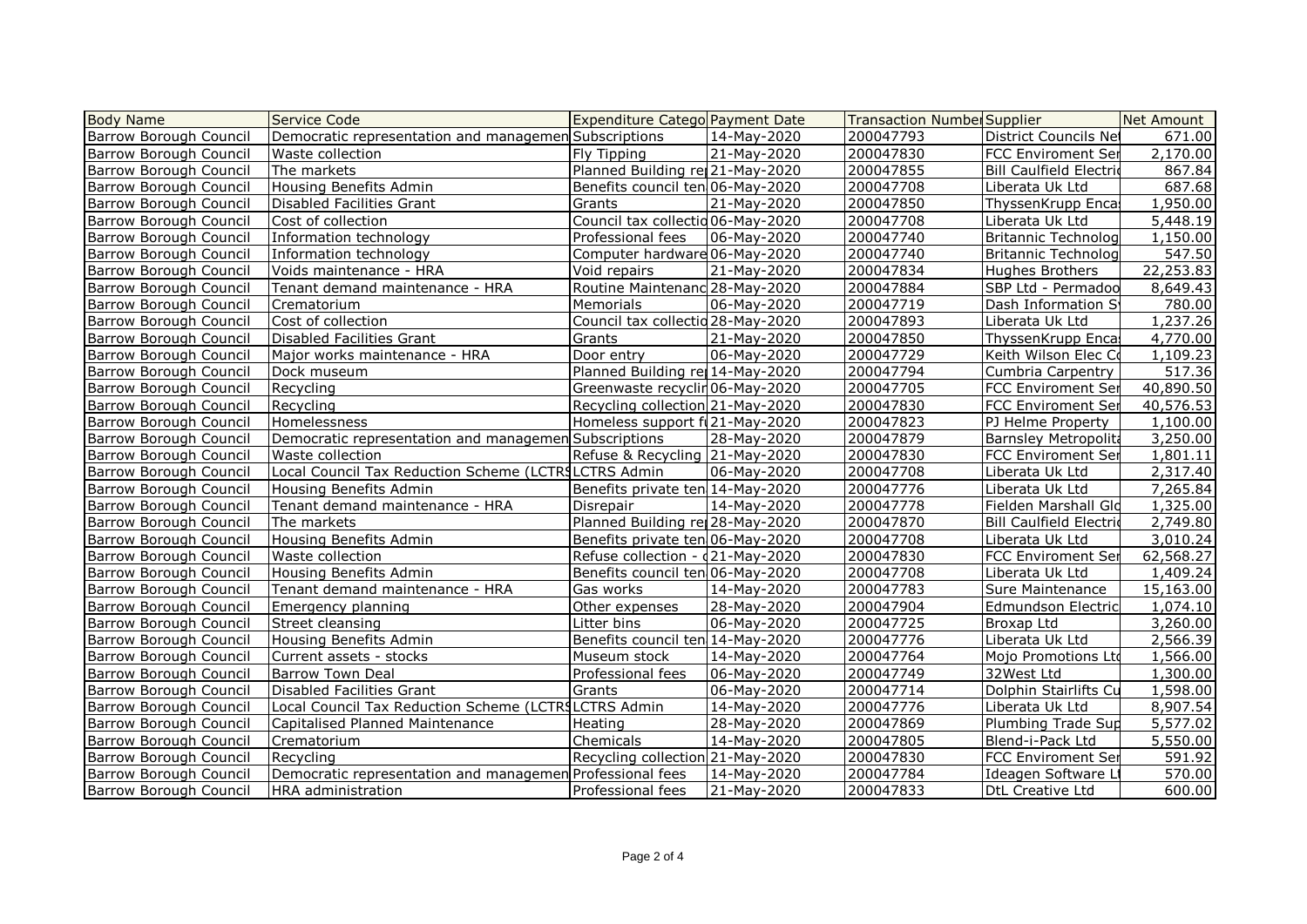| <b>Body Name</b>              | Service Code                                               | <b>Expenditure Categol Payment Date</b>      |             | <b>Transaction Number Supplier</b> |                                | Net Amount |
|-------------------------------|------------------------------------------------------------|----------------------------------------------|-------------|------------------------------------|--------------------------------|------------|
| <b>Barrow Borough Council</b> | Homeless families and dispersed accommod Professional fees |                                              | 06-May-2020 | 200047748                          | Next Place                     | 1,406.25   |
| <b>Barrow Borough Council</b> | Disabled Facilities Grant                                  | Grants                                       | 28-May-2020 | 200047876                          | ThyssenKrupp Encal             | 4,162.00   |
| <b>Barrow Borough Council</b> | Dock museum                                                | Planned Building rej 14-May-2020             |             | 200047755                          | Bryan Moncur Ltd               | 6,486.00   |
| Barrow Borough Council        | IR personal account                                        | Tax deducted - CIS $14$ -May-2020            |             | 200047755                          | Bryan Moncur Ltd               | $-908.04$  |
| <b>Barrow Borough Council</b> | HRA administration                                         | Subscriptions                                | 06-May-2020 | 200047720                          | Northern Housing C             | 2,450.00   |
| <b>Barrow Borough Council</b> | <b>HRA</b> Estates                                         | Other expenses                               | 28-May-2020 | 200047894                          | <b>FCC Enviroment Ser</b>      | 2,438.60   |
| <b>Barrow Borough Council</b> | Dock museum                                                | Building cleaning                            | 21-May-2020 | 200047843                          | Elior UK Ltd                   | 1,479.26   |
| <b>Barrow Borough Council</b> | Allotments                                                 | Grounds maintenan 06-May-2020                |             | 200047750                          | UK Environmental 8             | 750.00     |
| Barrow Borough Council        | Homelessness                                               | Homeless support ful 14-May-2020             |             | 200047775                          | Ravenscroft Develor            | 650.80     |
| Barrow Borough Council        | Disabled Facilities Grant                                  | Grants                                       | 21-May-2020 | 200047850                          | ThyssenKrupp Enca              | 1,795.00   |
| <b>Barrow Borough Council</b> | Democratic representation and managemen Other grants       |                                              | 14-May-2020 | 200047758                          | <b>CLEP</b>                    | 5,000.00   |
| <b>Barrow Borough Council</b> | Emergency planning                                         | Computer hardware 21-May-2020                |             | 200047861                          | <b>Britannic Technolog</b>     | 3,116.00   |
| <b>Barrow Borough Council</b> | Regeneration                                               | Insurance                                    | 06-May-2020 | 200047716                          | JLT Speciality Ltd             | 7,051.52   |
| Barrow Borough Council        | Cost of collection                                         | Council tax collectid 14-May-2020            |             | 200047776                          | Liberata Uk Ltd                | 11,873.73  |
| Barrow Borough Council        | Forum 28                                                   | Professional fees                            | 06-May-2020 | 200047742                          | <b>Creative Business A</b>     | 2,222.50   |
| <b>Barrow Borough Council</b> | Recycling                                                  | Greenwaste recyclir <sup>1</sup> 06-May-2020 |             | 200047705                          | <b>FCC Enviroment Ser</b>      | 61,576.20  |
| <b>Barrow Borough Council</b> | The markets                                                | Planned Building rej 14-May-2020             |             | 200047754                          | <b>Bill Caulfield Electric</b> | 1,683.50   |
| <b>Barrow Borough Council</b> | Information technology                                     | Data Line Rental                             | 06-May-2020 | 200047704                          | Vodafone Ltd                   | 2,956.94   |
| <b>Barrow Borough Council</b> | Community involvement - HRA                                | Professional fees                            | 21-May-2020 | 200047826                          | MEL Research                   | 4,500.00   |
| Barrow Borough Council        | <b>Planning Policy</b>                                     | Solicitors fees                              | 06-May-2020 | 200047728                          | Brown Barron Solici            | 2,751.00   |
| <b>Barrow Borough Council</b> | Barrow Island Growth Zone                                  | Building and constru28-May-2020              |             | 200047875                          | Thomas Armstrong               | 52,416.74  |
| Barrow Borough Council        | Major works maintenance - HRA                              | Door entry                                   | 06-May-2020 | 200047729                          | Keith Wilson Elec Co           | 1,280.55   |
| <b>Barrow Borough Council</b> | Cost of collection                                         | Professional fees                            | 28-May-2020 | 200047902                          | Capacity Grid                  | 2,410.26   |
| <b>Barrow Borough Council</b> | Waste collection                                           | Refuse collection - 021-May-2020             |             | 200047830                          | <b>FCC Enviroment Ser</b>      | 4,188.18   |
| Barrow Borough Council        | Regeneration                                               | Professional fees                            | 28-May-2020 | 200047891                          | Capita Property & In           | 4,845.00   |
| Barrow Borough Council        | Tenant demand maintenance - HRA                            | Gas works                                    | 14-May-2020 | 200047783                          | Sure Maintenance               | 1,953.91   |
| <b>Barrow Borough Council</b> | Public health inspection                                   | Professional fees                            | 21-May-2020 | 200047841                          | Little & Caine Ltd             | 1,214.27   |
| <b>Barrow Borough Council</b> | Housing Benefits Admin                                     | Benefits private ten 28-May-2020             |             | 200047893                          | Liberata Uk Ltd                | 878.05     |
| <b>Barrow Borough Council</b> | <b>HRA</b> Estates                                         | Tenants Water Char 14-May-2020               |             | 200047773                          | United Utilities Wate          | 185,501.23 |
| Barrow Borough Council        | Capitalised Planned Maintenance                            | Roofs                                        | 14-May-2020 | 200047770                          | SIG Trading Ltd                | 8,965.24   |
| Barrow Borough Council        | Disabled Facilities Grant                                  | Grants                                       | 28-May-2020 | 200047885                          | Dolphin Stairlifts Cu          | 1,720.00   |
| <b>Barrow Borough Council</b> | Future High Street Fund                                    | Professional fees                            | 28-May-2020 | 200047890                          | Cushman & Wakefie              | 3,900.00   |
| <b>Barrow Borough Council</b> | Planning Policy                                            | Professional fees                            | 28-May-2020 | 200047900                          | Buttress Architects            | 4,000.00   |
| <b>Barrow Borough Council</b> | Salthouse Road Depot                                       | Planned Building rei 14-May-2020             |             | 200047791                          | Kendall Brothers Ltd           | 8,780.00   |
| Barrow Borough Council        | <b>HRA</b> Estates                                         | Professional fees                            | 28-May-2020 | 200047906                          | South Lakeland Dist            | 1,334.55   |
| Barrow Borough Council        | Crematorium                                                | Equipment purchase06-May-2020                |             | 200047747                          | <b>Brammer UK Ltd</b>          | 500.00     |
| Barrow Borough Council        | Homelessness                                               | Homeless support ful4-May-2020               |             | 200047775                          | Ravenscroft Develor            | 650.80     |
| <b>Barrow Borough Council</b> | Legal                                                      | Solicitors fees                              | 14-May-2020 | 200047753                          | Brown Barron Solici            | 573.00     |
| <b>Barrow Borough Council</b> | <b>HRA</b> Estates                                         | Professional fees                            | 28-May-2020 | 200047906                          | South Lakeland Dist            | 3,415.04   |
| <b>Barrow Borough Council</b> | Cemeteries                                                 | Buildings repairs an 21-May-2020             |             | 200047842                          | Andrew Thompson                | 3,918.00   |